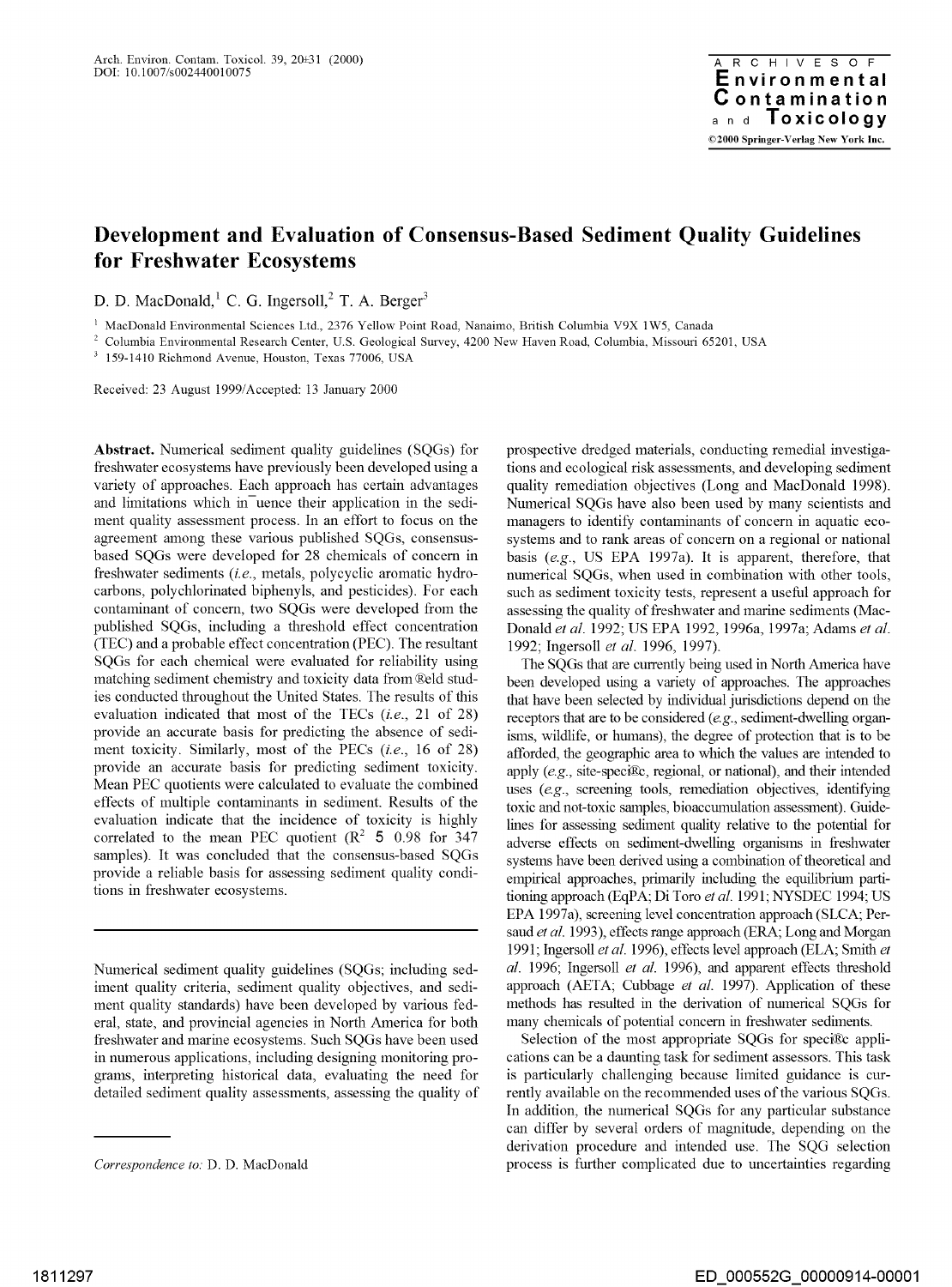the bioavailability of sediment-associated contaminants, the effects of covarying chemicals and chemical mixhires, and the ecological relevance of the guidelines (MacDonald *et al.* 2000). It is not surprising, therefore, that controversies have occurred over the proper use of these sediment quality assessment tools.

This paper represents the third in a series that is intended to address some of the diffeculties associated with the assessment of sediment quality conditions using various numerical SQGs. The ®rst paper was focused on resolving the <sup>a</sup>mixture paradox<sup>o</sup> that is associated with the application of empirically derived SQGs for individual PAHs. In this case, the paradox was resolved by developing consensus SQGs for SPAHs (i.e., total PAHs; Swartz 1999). The second paper was directed at the development and evaluation of consensus-based sediment effect concentrations for total PCBs, which provided a basis for resolving a similar mixture paradox for that group of contaminants using empirically derived SQGs (MacDonald *et al.* 2000). The results of these investigations demonstrated that consensus-based SQGs provide a unifying synthesis of the existing guidelines,  $re<sup>-</sup>$ ect causal rather than correlative effects, and account for the effects of contaminant mixtures in sediment (Swartz 1999).

The purpose of this third paper is to further address uncertainties associated with the application of numerical SQGs by providing a unifying synthesis of the published SQGs for freshwater sediments. To this end, the published SQGs for 28 chemical substances were assembled and classi®ed into two categories in accordance with their original narrative intent. These published SQGs were then used to develop two consensus-based SQGs for each contaminant, including a threshold effect concentration (TEC; below which adverse effects are not expected to occur) and a probable effect concentration (PEC; above which adverse effects are expected to occur more often than not). An evaluation of resultant consensus-based SQGs was conducted to provide a basis for determining the ability of these tools to predict the presence, absence, and frequency of sediment toxicity in ®eld-collected sediments from various locations across the United States.

### **Materials and Methods**

### *Derivation of the Consensus-Based SQGs*

A stepwise approach was used to develop the consensus-based SQGs for common contaminants of concern in freshwater sediments. As a ®rst step, the published SQGs that have been derived by various investigators for assessing the quality of freshwater sediments were collated. Next, the SQGs obtained from all sources were evaluated to determine their applicability to this study. To facilitate this evaluation, the supporting documentation for each of the SQGs was reviewed. The collated SQGs were further considered for use in this study if: (1) the methods that were used to derive the SQGs were readily apparent; (2) the SQGs were based on empirical data that related contaminant concentrations to harmful effects on sediment-dwelling organisms or were intended to be predictive of effects on sediment-dwelling organisms (i.e., not simply an indicator of background contamination); and (3) the SQGs had been derived on a *de nova* basis (i.e., not simply adopted from another jurisdiction or source). It was not the intent of this paper to collate bioaccumulation-based SQGs.

The SQGs that were expressed on an organic carbon±normalized basis were converted to dry weight±normalized values at 1% organic carbon (MacDonald *et al.* 1994, 1996; US EPA 1997a). The dry

weight±normalized SQGs were utilized because the results of previous studies have shown that they predicted sediment toxicity as well or better than organic carbon±normalized SQGs in ®eld-collected sediments (Barrick *et al.* 1988; Long *et al.* 1995; Ingersoll *et al.* 1996; US EPA 1996a; MacDonald 1997).

The effects-based SQGs that met the selection criteria were then grouped to facilitate the derivation of consensus-based SQGs (Swartz 1999). Speci®cally, the previously published SQGs for the protection of sediment-dwelling organisms in freshwater ecosystems were grouped into two categories according to their original narrative intent, including TECs and PECs. The TECs were intended to identify contaminant concentrations below which harmful effects on sedimentdwelling organisms were not expected. TECs include threshold effect levels (TELs; Smith *et al.* 1996; US EPA 1996a), effect range low values (ERLs; Long and Morgan 1991), lowest effect levels (LELs; Persaud *et al.* 1993), minimal effect thresholds (METs; EC and MEN-VIQ 1992), and sediment quality advisory levels (SQALs; US EPA 1997a). The PECs were intended to identify contaminant concentrations above which harmful effects on sediment-dwelling organisms were expected to occur frequently (MacDonald et al. 1996; Swartz 1999). PECs include probable effect levels (PELs; Smith *et al.* 1996; US EPA 1996a), effect range median values (ERMs; Long and Morgan 1991); severe effect levels (SELs; Persaud *et al.* 1993), and toxic effect thresholds (TETs; EC and MENVIQ 1992; Table 1).

Following classi®cation of the published SQGs, consensus-based TECs were calculated by determining the geometric mean of the SQGs that were included in this category (Table 2). Likewise, consensusbased PECs were calculated by determining the geometric mean of the PEC-type values (Table 3). The geometric mean, rather than the arithmetic mean or median, was calculated because it provides an estimate of central tendency that is not unduly affected by extreme values and because the distributions of the SQGs were not known (MacDonald *et al.* 2000). Consensus-based TECs or PECs were calculated only if three of more published SQGs were available for a chemical substance or group of substances.

## *Evaluation of the SQGs*

The consensus-based SQGs were critically evaluated to determine if they would provide effective tools for assessing sediment quality conditions in freshwater ecosystems. Speci®cally, the reliability of the individual or combined consensus-based TECs and PECs for assessing sediment quality conditions was evaluated by determining their predictive ability. In this study, predictive ability is de®ned as the ability of the various SQGs to correctly classify ®eld-collected sediments as toxic or not toxic, based on the measured concentrations of chemical contaminants. The predictive ability of the SQGs was evaluated using a three-step process.

In the ®rst step of the SQG evaluation process, matching sediment chemistry and biological effects data were compiled for various freshwater locations in the United States. Because the data sets were generated for a wide variety of purposes, each study was evaluated to assure the quality of the data used for evaluating the predictive ability of the SQGs (Long *et al.* 1998; Ingersoll and MacDonald 1999). As a result of this evaluation, data from the following freshwater locations were identi®ed for use in this paper: Grand Calumet River and Indiana Harbor Canal, **IN** (Hoke *et al.* 1993; Giesy *et al.* 1993; Burton 1994; Dorkin 1994); Indiana Harbor, **IN** (US EPA 1993a, 1996a, 1996b); Buffalo River, NY (US EPA 1993c, 1996a); Saginaw River, MI (US EPA 1993b, 1996a); Clark Fork River, MT (USFWS 1993); Milltown Reservoir, MT (USFWS 1993); Lower Columbia River, WA (Johnson and Norton 1988); Lower Fox River and Green Bay, WI (Call *et al.*  1991); Potomac River, DC (Schlekat *et al.* 1994; Wade *et al.* 1994; Velinsky *et al.* 1994); Trinity River, TX (Dickson *et al.* 1989; US EPA 1996a); Upper Mississippi River, MN to MO (US EPA 1996a, 1997b);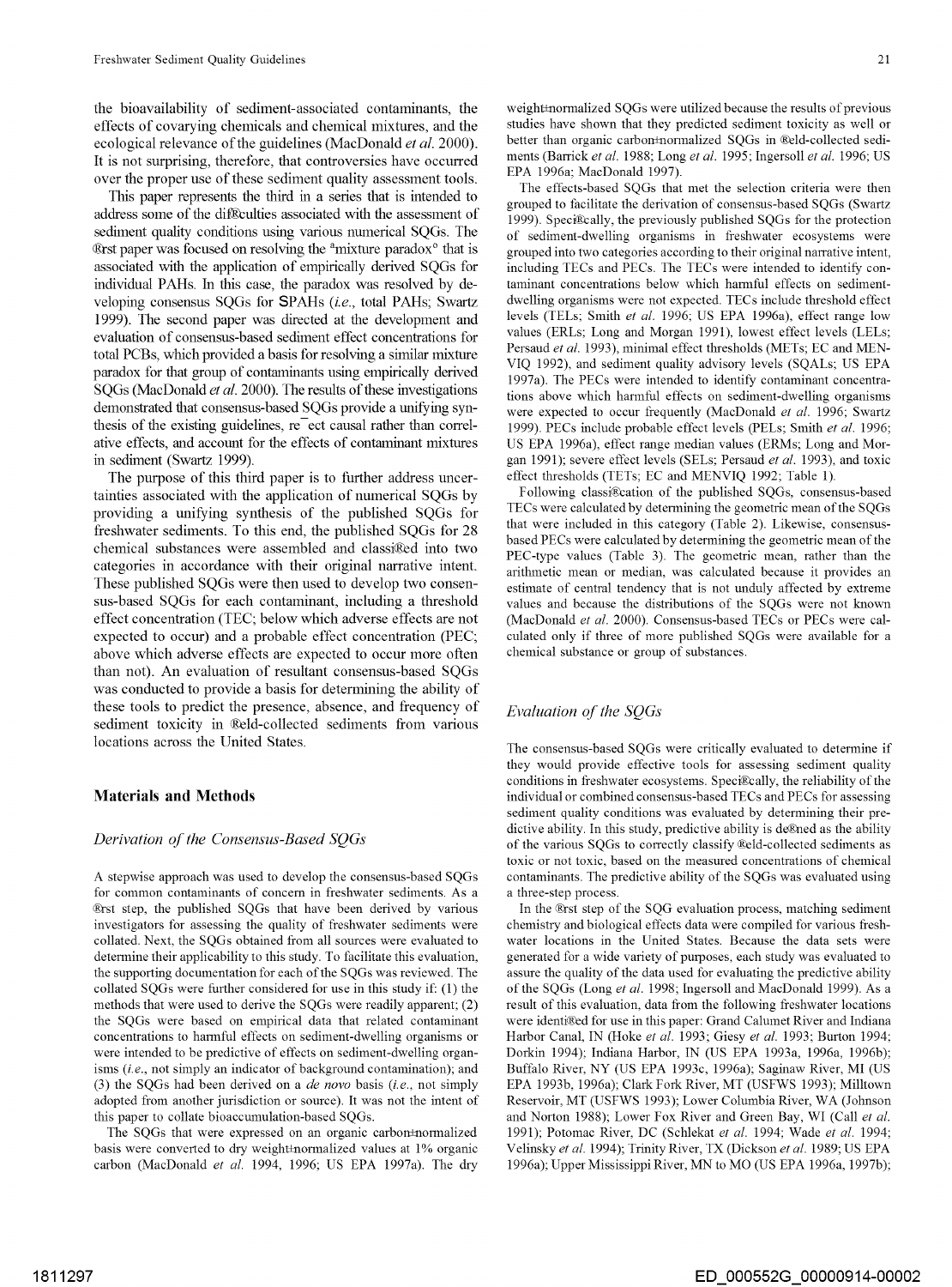| Type of SQG                                                         | Acronym    | Approach    | Description                                                                                                                                                                                                                                                                                       | Reference                                                |
|---------------------------------------------------------------------|------------|-------------|---------------------------------------------------------------------------------------------------------------------------------------------------------------------------------------------------------------------------------------------------------------------------------------------------|----------------------------------------------------------|
| Threshold effect concentration SQGs                                 |            |             |                                                                                                                                                                                                                                                                                                   |                                                          |
| Lowest effect level                                                 | <b>LEL</b> | <b>SLCA</b> | Sediments are considered to be clean to<br>marginally polluted. No effects on the<br>majority of sediment-dwelling<br>organisms are expected below this<br>concentration.                                                                                                                         | Persaud et al.<br>(1993)                                 |
| Threshold effect level                                              | <b>TEL</b> | <b>WEA</b>  | Represents the concentration below which<br>adverse effects are expected to occur<br>only rarely.                                                                                                                                                                                                 | Smith <i>et al.</i> (1996)                               |
| Effect range Dow                                                    | ERL        | <b>WEA</b>  | Represents the chemical concentration<br>below which adverse effects would be<br>rarely observed.                                                                                                                                                                                                 | Long and Morgan<br>(1991)                                |
| Threshold effect level for Hyalella<br>azteca in 28-day tests       | TEL-HA28   | WEA         | Represents the concentration below which<br>adverse effects on survival or growth of<br>the amphipod <i>Hyalella azteca</i> are<br>expected to occur only rarely (in 28-<br>day tests).                                                                                                           | US EPA (1996a);<br>Ingersoll et al.<br>(1996)            |
| Minimal effect threshold                                            | <b>MET</b> | <b>SLCA</b> | Sediments are considered to be clean to<br>marginally polluted. No effects on the<br>majority of sediment-dwelling<br>organisms are expected below this<br>concentration.                                                                                                                         | EC and MENVIO<br>(1992)                                  |
| Chronic equilibrium partitioning<br>threshold                       | SQAL       | EqPA        | Represents the concentration in sediments<br>that is predicted to be associated with<br>concentrations in the interstitial water<br>below a chronic water quality criterion.<br>Adverse effects on sediment-dwelling<br>organisms are predicted to occur only<br>rarely below this concentration. | Bolton et al. (1985);<br>Zarba (1992); US<br>EPA (1997a) |
| Probable effect concentration SQGs                                  |            |             |                                                                                                                                                                                                                                                                                                   |                                                          |
| Severe effect level                                                 | <b>SEL</b> | <b>SLCA</b> | Sediments are considered to be heavily<br>polluted. Adverse effects on the<br>majority of sediment-dwelling<br>organisms are expected when this<br>concentration is exceeded.                                                                                                                     | Persaud et al.<br>(1993)                                 |
| Probable effect level                                               | PEL        | <b>WEA</b>  | Represents the concentration above which<br>adverse effects are expected to occur<br>frequently.                                                                                                                                                                                                  | Smith et al. (1996)                                      |
| Effect range Dmedian                                                | <b>ERM</b> | <b>WEA</b>  | Represents the chemical concentration<br>above which adverse effects would<br>frequently occur.                                                                                                                                                                                                   | Long and Morgan<br>(1991)                                |
| Probable effect level for <i>Hyalella</i><br>azteca in 28-day tests | PEL-HA28   | WEA         | Represents the concentration above which<br>adverse effects on survival or growth of<br>the amphipod Hyalella azteca are<br>expected to occur frequently (in 28-day<br>tests).                                                                                                                    | US EPA (1996a);<br>Ingersoll et al.<br>(1996)            |
| Toxic effect threshold                                              | TET        | <b>SLCA</b> | Sediments are considered to be heavily<br>polluted. Adverse effects on sediment-<br>dwelling organisms are expected when<br>this concentration is exceeded.                                                                                                                                       | EC and MENVIQ<br>(1992)                                  |

**Table 1.** Descriptions of the published freshwater SQGs that have been developed using various approaches

and Waukegan Harbor, IL (US EPA 1996a; Kemble *et al.* 1999). These studies provided 17 data sets (347 sediment samples) with which to evaluate the predictive ability of the SQGs. These studies also represented a broad range in both sediment toxicity and contamination; roughly 50% of these samples were found to be toxic based on the results of the various toxicity tests (the raw data from these studies are summarized in Ingersoll and MacDonald 1999).

In the second step of the evaluation, the measured concentration of each substance in each sediment sample was compared to the corresponding SQG for that substance. Sediment samples were predicted to be not toxic if the measured concentrations of a chemical substance were lower than the corresponding TEC. Similarly, samples were predicted to be toxic if the corresponding PECs were exceeded in i&eld-collected sediments. Samples with contaminant concentrations between the TEC and PEC were neither predicted to be toxic nor nontoxic (i.e., the individual SQGs are not intended to provide guidance within this range of concentrations). The comparisons of measured concentrations to the SQGs were conducted for each of the 28 chemicals of concern for which SQGs were developed.

In the third step of the evaluation, the accuracy of each prediction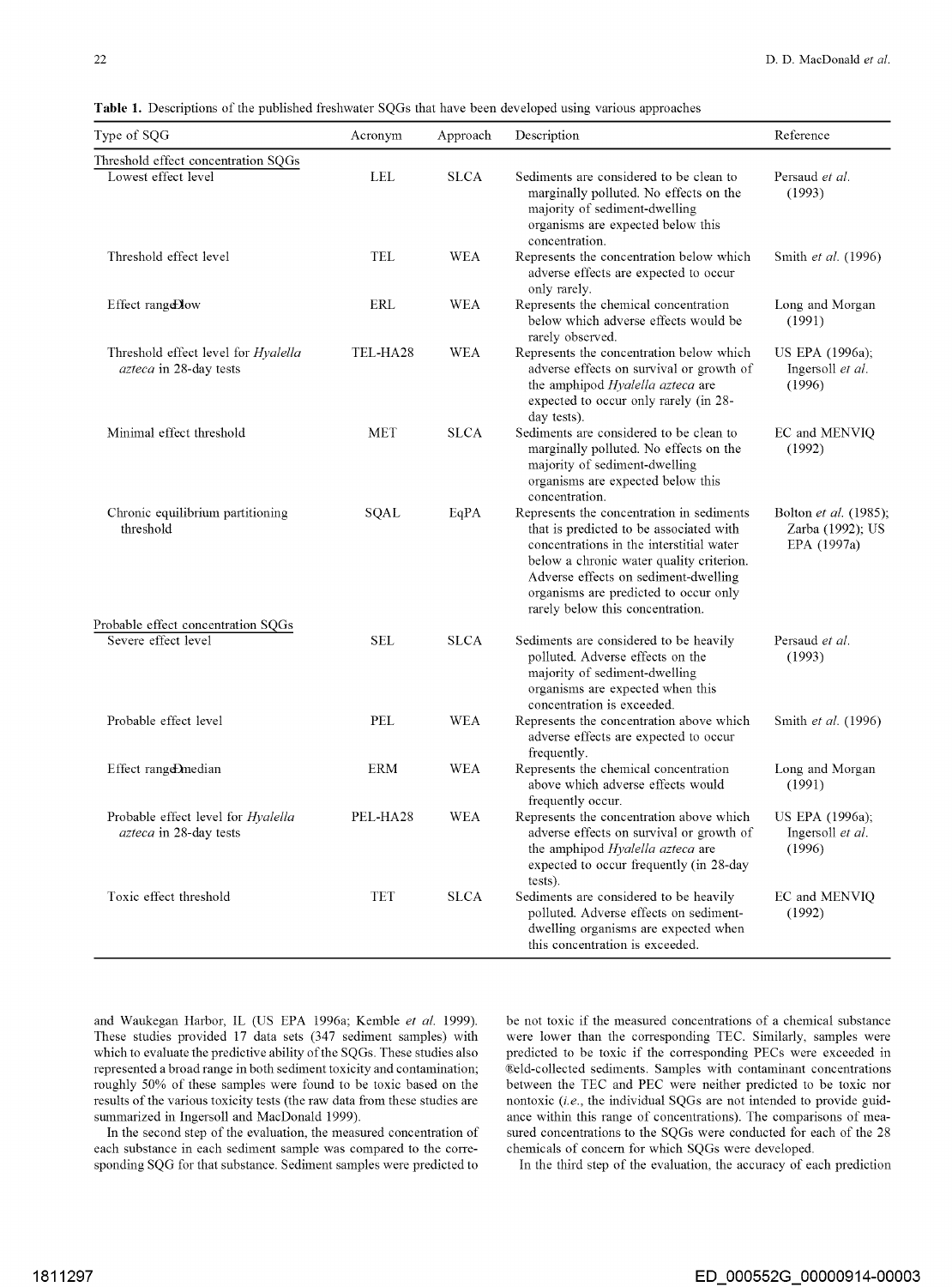| Table 2. Sediment quality guidelines for metals in freshwater ecosystems that reefect TECs (i.e., below which harmful effects are unlikely to |  |  |  |  |  |  |  |
|-----------------------------------------------------------------------------------------------------------------------------------------------|--|--|--|--|--|--|--|
| be observed)                                                                                                                                  |  |  |  |  |  |  |  |

| Threshold Effect Concentrations                |       |                |                |                         |           |           |                                |
|------------------------------------------------|-------|----------------|----------------|-------------------------|-----------|-----------|--------------------------------|
| Substance                                      | TEL   | <b>LEL</b>     | <b>MET</b>     | ERL                     | TEL-HA28  | SQAL      | Consensus-<br><b>Based TEC</b> |
| Metals (in mg/kg DW)                           |       |                |                |                         |           |           |                                |
| Arsenic                                        | 5.9   | 6              | 7              | 33                      | 11        | <b>NG</b> | 9.79                           |
| Cadmium                                        | 0.596 | 0.6            | 0.9            | 5                       | 0.58      | NG        | 0.99                           |
| Chromium                                       | 37.3  | 26             | 55             | 80                      | 36        | NG        | 43.4                           |
| Copper                                         | 35.7  | 16             | 28             | 70                      | 28        | <b>NG</b> | 31.6                           |
| Lead                                           | 35    | 31             | 42             | 35                      | 37        | NG        | 35.8                           |
| Mercury                                        | 0.174 | 0.2            | 0.2            | 0.15                    | NG        | <b>NG</b> | 0.18                           |
| Nickel                                         | 18    | 16             | 35             | 30                      | 20        | NG        | 22.7                           |
| Zinc                                           | 123   | 120            | 150            | 120                     | 98        | NG        | 121                            |
| Polycyclic aromatic hydrocarbons (in mg/kg DW) |       |                |                |                         |           |           |                                |
| Anthracene                                     | NG    | 220            | NG             | 85                      | 10        | NG        | 57.2                           |
| Fluorene                                       | NG    | 190            | NG             | 35                      | 10        | 540       | 77.4                           |
| Naphthalene                                    | NG    | <b>NG</b>      | 400            | 340                     | 15        | 470       | 176                            |
| Phenanthrene                                   | 41.9  | 560            | 400            | 225                     | 19        | 1,800     | 204                            |
| Benz[a]anthracene                              | 31.7  | 320            | 400            | 230                     | 16        | <b>NG</b> | 108                            |
| Benzo(a)pyrene                                 | 31.9  | 370            | 500            | 400                     | 32        | NG        | 150                            |
| Chrysene                                       | 57.1  | 340            | 600            | 400                     | 27        | NG        | 166                            |
| Dibenz[a,h]anthracene                          | NG    | 60             | NG             | 60                      | 10        | NG        | 33.0                           |
| Fluoranthene                                   | 111   | 750            | 600            | 600                     | 31        | 6,200     | 423                            |
| Pyrene                                         | 53    | 490            | 700            | 350                     | 44        | NG        | 195                            |
| <b>Total PAHs</b>                              | NG    | 4,000          | NG             | 4,000                   | 260       | NG        | 1.610                          |
| Polychlorinated biphenyls (in mg/kg DW)        |       |                |                |                         |           |           |                                |
| <b>Total PCBs</b>                              | 34.1  | 70             | 200            | 50                      | 32        | NG        | 59.8                           |
| Organochlorine pesticides (in mg/kg DW)        |       |                |                |                         |           |           |                                |
| Chlordane                                      | 4.5   | 7              | $\overline{7}$ | 0.5                     | NG        | <b>NG</b> | 3.24                           |
| Dieldrin                                       | 2.85  | $\overline{c}$ | $\overline{c}$ | 0.02                    | NG        | 110       | 1.90                           |
| Sum DDD                                        | 3.54  | 8              | 10             | $\overline{\mathbf{c}}$ | NG        | <b>NG</b> | 4.88                           |
| Sum DDE                                        | 1.42  | 5              | $\overline{7}$ | $\overline{c}$          | NG        | <b>NG</b> | 3.16                           |
| Sum DDT                                        | NG    | 8              | 9              | 1                       | NG        | <b>NG</b> | 4.16                           |
| Total DDTs                                     | 7     | 7              | NG             | 3                       | NG        | NG        | 5.28                           |
| Endrin                                         | 2.67  | 3              | 8              | 0.02                    | <b>NG</b> | 42        | 2.22                           |
| Heptachlor epoxide                             | 0.6   | 5              | 5              | NG                      | NG        | NG        | 2.47                           |
| Lindane (gamma-BHC)                            | 0.94  | 3              | 3              | NG                      | NG        | 3.7       | 2.37                           |

TEL 5 Threshold effect level; dry weight (Smith *et al.* 1996)

LEL 5 Lowest effect level, dry weight (Persaud *et al.* 1993)

MET 5 Minimal effect threshold; dry weight (EC and MENVIQ 1992)

ERL 5 Effect range low; dry weight (Long and Morgan 1991)

TEL-HA28 5 Threshold effect level for Hyalella azteca; 28 day test; dry weight (US EPA 1996a)

SQAL 5 Sediment quality advisory levels; dry weight at 1% OC (US EPA 1997a)

NG 5 No guideline

was evaluated by detennining if the sediment sample actually was toxic to one or more aquatic organisms, as indicated by the results of various sediment toxicity tests (Ingersoll and MacDonald 1999). The following responses of aquatic organisms to contaminant challenges  $(i.e.,$  toxicity test endpoints) were used as indicators of toxicity in this assessment (i.e., sediment samples were designated as toxic if one or more of the following endpoints were signi®cantly different from the responses observed in reference or control sediments), including amphipod *(Hyalella azteca)* survival, growth, or reproduction; may y *(Hexagenia limbata)* survival or growth; midge *(Chironomus tentans*  or *Chironomus riparius)* survival or growth; midge deformities; oligochaete *(Lumbriculus variegatus)* survival; daphnid *(Ceriodaphnia dubia)* survival; and bacterial *(Photobacterium phosphoreum)* luminescence (i.e., Microtox). In contrast, sediment samples were designated as nontoxic if they did not cause a signi®cant response in at least one of these test endpoints. In this study, predictive ability was calculated as the ratio of the number of samples that were correctly classi®ed as toxic or nontoxic to the total number of samples that were predicted to be toxic or nontoxic using the various SQGs (predictive ability was expressed as a percentage).

The criteria for evaluating the reliability of the consensus-based PECs were adapted from Long et al. (1998). These criteria are intended to re $\overline{e}$  ect the narrative intent of each type of SQG (i.e., sediment toxicity should be observed only rarely below the TEC and should be frequently observed above the PEC). Speci®cally, the individual TECs were considered to provide a reliable basis for assessing the quality of freshwater sediments if more than 75% of the sediment samples were correctly predicted to be not toxic. Similarly, the individual PEC for each substance was considered to be reliable if greater than 75% of the sediment samples were correctly predicted to toxic using the PEC. Therefore, the target levels of both false positives  $(i.e.,$ samples incorrectly classi $\mathbb{R}$ ed as toxic) and false negatives (i.e., samples incorrectly classi®ed as not toxic) was 25% using the TEC and PEC. To assure that the results of the predictive ability evaluation were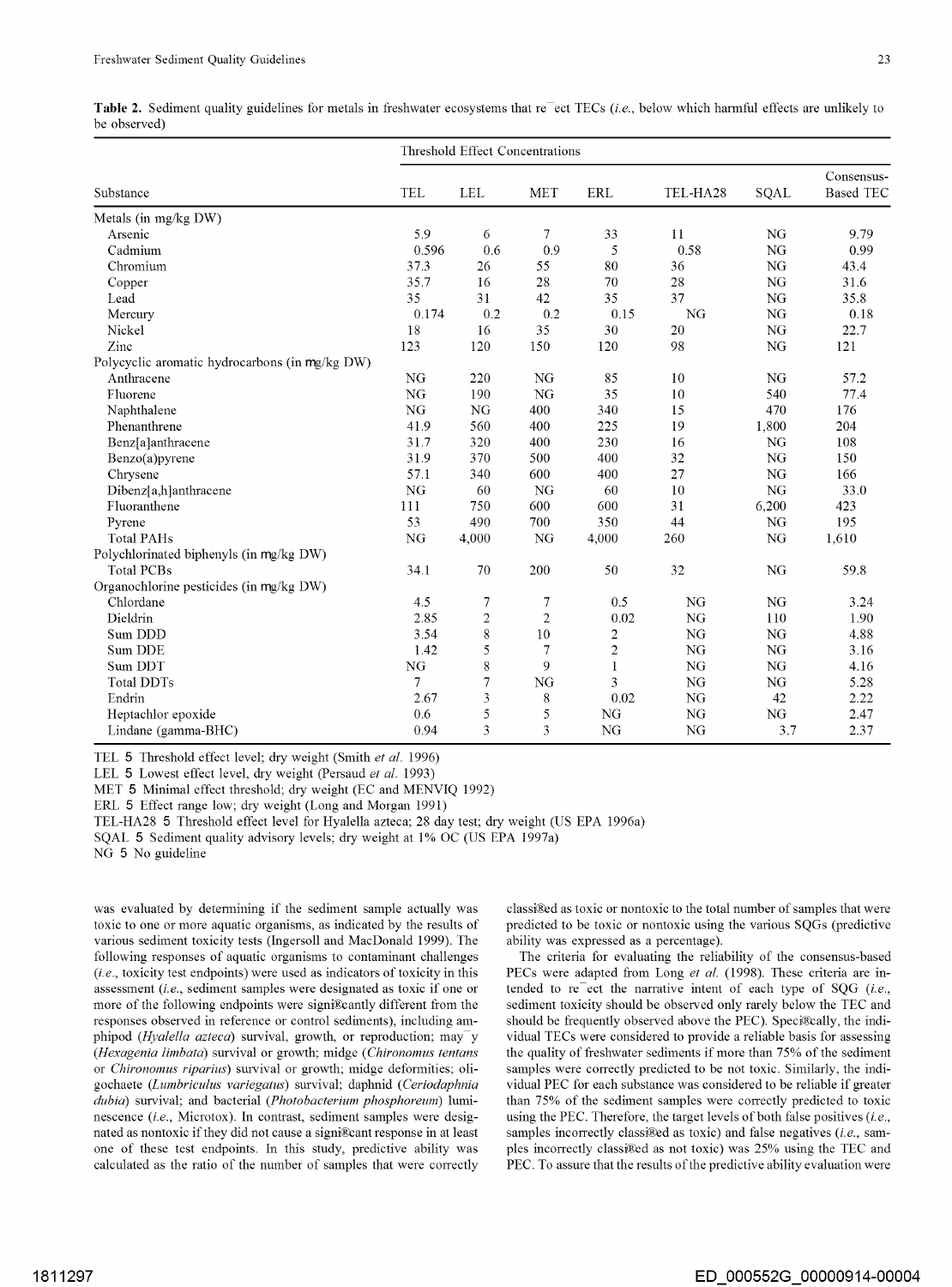|                                                | Probable Effect Concentrations |                |            |            |           |                                |  |  |
|------------------------------------------------|--------------------------------|----------------|------------|------------|-----------|--------------------------------|--|--|
| Substance                                      | PEL                            | <b>SEL</b>     | <b>TET</b> | <b>ERM</b> | PEL-HA28  | Consensus-<br><b>Based PEC</b> |  |  |
| Metals (in mg/kg DW)                           |                                |                |            |            |           |                                |  |  |
| Arsenic                                        | 17                             | 33             | 17         | 85         | 48        | 33.0                           |  |  |
| Cadmium                                        | 3.53                           | 10             | 3          | 9          | 3.2       | 4.98                           |  |  |
| Chromium                                       | 90                             | 110            | 100        | 145        | 120       | 111                            |  |  |
| Copper                                         | 197                            | 110            | 86         | 390        | 100       | 149                            |  |  |
| Lead                                           | 91.3                           | 250            | 170        | 110        | 82        | 128                            |  |  |
| Mercury                                        | 0.486                          | $\overline{2}$ | 1          | 1.3        | NG        | 1.06                           |  |  |
| Nickel                                         | 36                             | 75             | 61         | 50         | 33        | 48.6                           |  |  |
| Zinc                                           | 315                            | 820            | 540        | 270        | 540       | 459                            |  |  |
| Polycyclic aromatic hydrocarbons (in mg/kg DW) |                                |                |            |            |           |                                |  |  |
| Anthracene                                     | NG                             | 3,700          | NG         | 960        | 170       | 845                            |  |  |
| Fluorene                                       | NG                             | 1.600          | NG         | 640        | 150       | 536                            |  |  |
| Naphthalene                                    | NG                             | NG             | 600        | 2,100      | 140       | 561                            |  |  |
| Phenanthrene                                   | 515                            | 9,500          | 800        | 1,380      | 410       | 1,170                          |  |  |
| Benz[a]anthracene                              | 385                            | 14,800         | 500        | 1.600      | 280       | 1,050                          |  |  |
| Benzo(a)pyrene                                 | 782                            | 14,400         | 700        | 2,500      | 320       | 1,450                          |  |  |
| Chrysene                                       | 862                            | 4.600          | 800        | 2,800      | 410       | 1,290                          |  |  |
| Fluoranthene                                   | 2,355                          | 10,200         | 2,000      | 3.600      | 320       | 2,230                          |  |  |
| Pyrene                                         | 875                            | 8,500          | 1,000      | 2,200      | 490       | 1,520                          |  |  |
| <b>Total PAHs</b>                              | NG                             | 100,000        | NG         | 35,000     | 3,400     | 22,800                         |  |  |
| Polychlorinated biphenyls (in mg/kg DW)        |                                |                |            |            |           |                                |  |  |
| <b>Total PCBs</b>                              | 277                            | 5,300          | 1,000      | 400        | 240       | 676                            |  |  |
| Organochlorine pesticides (in mg/kg DW)        |                                |                |            |            |           |                                |  |  |
| Chlordane                                      | 8.9                            | 60             | 30         | 6          | NG        | 17.6                           |  |  |
| Dieldrin                                       | 6.67                           | 910            | 300        | 8          | <b>NG</b> | 61.8                           |  |  |
| Sum DDD                                        | 8.51                           | 60             | 60         | 20         | <b>NG</b> | 28.0                           |  |  |
| Sum DDE                                        | 6.75                           | 190            | 50         | 15         | NG        | 31.3                           |  |  |
| Sum DDT                                        | NG                             | 710            | 50         | 7          | NG        | 62.9                           |  |  |
| <b>Total DDTs</b>                              | 4,450                          | 120            | <b>NG</b>  | 350        | <b>NG</b> | 572                            |  |  |
| Endrin                                         | 62.4                           | 1,300          | 500        | 45         | NG        | 207                            |  |  |
| Heptachlor Epoxide                             | 2.74                           | 50             | 30         | NG         | <b>NG</b> | 16.0                           |  |  |
| Lindane (gamma-BHC)                            | 1.38                           | 10             | 9          | NG         | NG        | 4.99                           |  |  |

Table 3. Sediment quality guidelines for metals in freshwater ecosystems that re<sup>-</sup>ect PECs (i.e., above which harmful effects are likely to be observed)

PEL 5 Probable effect level; dry weight (Smith *et al.* 1996)

SEL 5 Severe effect level, dry weight (Persaud *et al.* 1993)

TET 5 Toxic effect threshold; dry weight (EC and MENVIQ 1992)

ERM 5 Effect range median; dry weight (Long and Morgan 1991)

PEL-HA28 5 Probable effect level for *Hyalella azteca;* 28-day test; dry weight (US EPA 1996a) NG 5 No guideline

not unduly in uenced by the number of sediment samples available to conduct the evaluation of predictive ability, the various SQGs were considered to be reliable only if a minimum of 20 samples were included in the predictive ability evaluation (CCME 1995).

The initial evaluation of predictive ability was focused on determining the ability of each SQG when applied alone to classify samples correctly as toxic or nontoxic. Because ®eld-collected sediments typically contain complex mixtures of contaminants, the predictability of these sediment quality assessment tools is likely to increase when the SQGs are used together to classify these sediments. For this reason, a second evaluation of the predictive ability of the SQGs was conducted to determine the incidence of effects above and below various mean PEC quotients (i.e., 0.1, 0.5, 1.0, and 1.5). In this evaluation, mean PEC quotients were calculated using the methods of Long *et al.* (1998; *i.e.*, for each sediment sample, the average of the ratios of the concentration of each contaminant to its corresponding PEC was calculated for each sample), with only the PECs that were found to be reliable used in these calculations. The PEC for total PAHs (i.e.,

instead of the PECs for the individual PAHs) was used in the calculation to avoid double counting of the PAH concentration data.

## **Results and Discussion**

### *Derivation of Consensus-Based SQGs*

A variety of approaches have been developed to support the derivation of numerical SQGs for the protection of sedimentdwelling organisms in the United States and Canada. Mac-Donald (1994), Ingersoll and MacDonald (1999), and Mac-Donald *et al.* (2000) provided reviews of the various approaches to SQG development, including descriptions of the derivation methods, the advantages and limitations of the resultant SQGs, and their recommended uses. This information,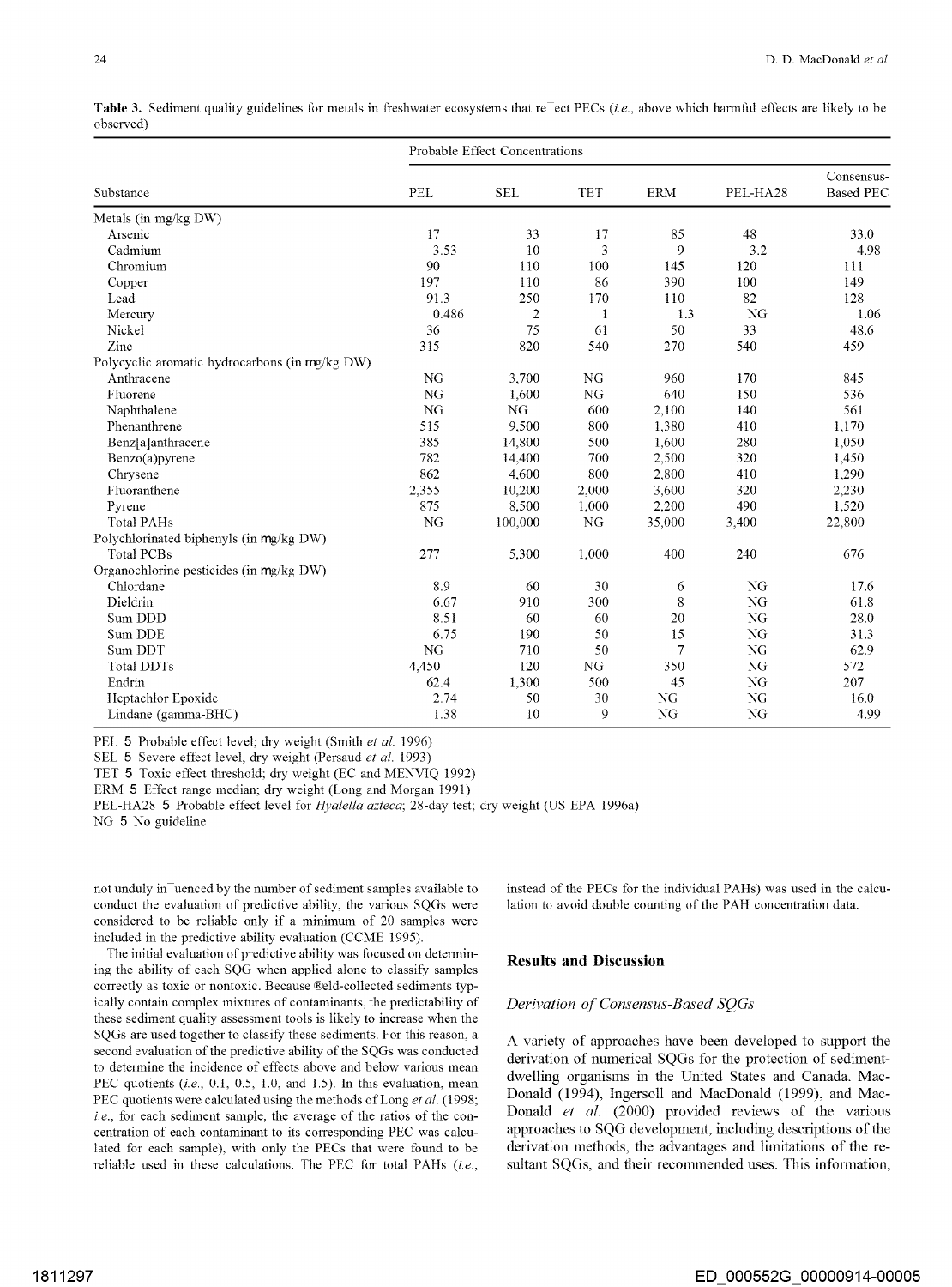along with the supporting documentation that was obtained with the published SQGs, was used to evaluate the relevance of the various SQGs in this investigation.

Subsequently, the narrative descriptions of the various SQGs were used to classify the SQGs into appropriate categories *(i.e.,*  TECs or PECs; Table 1). The results of this classi®cation process indicated that six sets of SQGs were appropriate for deriving consensus-based TECs for the contaminants of concern in freshwater sediments, including: (1) TELs (Smith *et al.*  1996); (2) LELs (Persaud *et al.* 1993); (3) METs (EC and MENVIQ 1992); (4) ERLs (Long and Morgan 1991); (5) TELs for *H. azteca* in 28-day toxicity tests (US EPA 1996a; Ingersoll *et al.* 1996); and (6) SQALs (US EPA 1997a).

Several other SQGs were also considered for deriving consensus TECs, but they were not included for the following reasons. First, none of the SQGs that have been developed using data on the effects on sediment-associated contaminants in marine sediments only were used to derive TECs. However, the ERLs that were derived using both freshwater and marine data were included *(i.e.,* Long and Morgan 1991). Second, the ERLs that were developed by the US EPA (1996a) were not utilized because they were developed from the same data that were used to derive the TELs *(i.e.,* from several areas of concern in the Great Lakes). In addition, simultaneously extracted metals±acid volatile sul®de (SEM-AVS)±based SQGs were not used because they could not be applied without simultaneous measurements of SEM and AVS concentrations (Di Toro *et al.* 1990). None of the SQGs that were derived using the sediment background approach were used because they were not effects-based. Finally, no bioaccumulation-based SQGs were used to calculate the consensus-based TECs. The published SQGs that corresponded to TECs for metals, PAHs, PCBs, and organochlorine pesticides are presented in Table 2.

Based on the results of the initial evaluation, ®ve sets of SQGs were determined to be appropriate for calculating consensus-based PECs for the contaminants of concern in freshwater sediments, including: (1) probable effect levels (PELs; Smith *et al.* 1996); (2) severe effect levels (SELs; (Persaud *et al.* 1993); (3) toxic effect thresholds (TETs; EC and MENVIQ 1992); (4) effect range median values (ERMs; Long and Morgan 1991); and (5) PELs for *H. azteca* in 28-day toxicity tests (US EPA 1996a; Ingersoll *et al.* 1996).

While several other SQGs were considered for deriving the consensus-based PECs, they were not included for the following reasons. To maximize the applicability of the resultant guidelines to freshwater systems, none of the SQGs that were developed for assessing the quality of marine sediments were used to derive the freshwater PECs. As was the case for the TECs, the ERMs that were derived using both freshwater and marine data *(i.e.,* Long and Morgan 1991) were included, however. The ERMs that were derived using data from various areas of concern in the Great Lakes *(i.e.,* US EPA 1996a) were not included to avoid duplicate representation of these data in the consensus-based PECs. In addition, none of the SEM-AVS±based SQGs were not used in this evaluation. Furthermore, none of the AET or related values (e.g., NECs from Ingersoll *et al.* 1996; PAETs from Cubbage *et al.* 1997) were used because they were not considered to represent toxicity thresholds (rather, they represent contaminant concentrations above which harmful biological effects always occur). The

published SQGs that corresponded to PECs for metals, PAHs, PCBs, and organochlorine pesticides are presented in Table 3.

For each substance, consensus-based TECs or PECs were derived if three or more acceptable SQGs were available. The consensus-based TECs or PECs were determined by calculating the geometric mean of the published SQGs and rounding to three signi®cant digits. Application of these procedures facilitated the derivation of numerical SQGs for a total of 28 chemical substances, including 8 trace metals, 10 individual PAHs and PAH classes, total PCBs, and 9 organochlorine pesticides and degradation products. The consensus-based SQGs that were derived for the contaminants of concern in freshwater ecosystems are presented in Tables 2 and 3.

## *Predictive Ability of the Consensus-Based SQGs*

Matching sediment chemistry and toxicity data from various locations in the United States were used to evaluate the predictive ability of the consensus-based SQGs in freshwater sediments. Within this independent data set, the overall incidence of toxicity was about 50% *(i.e.,* 172 of the 347 samples evaluated in these studies were identi@ed as being toxic to one or more sedimentdwelling organisms). Therefore, 50% of the samples with contaminant concentrations below the TEC, between the TEC and the PEC, and above PECs would be predicted to be toxic if sediment toxicity was unrelated to sediment chemistry *(i.e.,* based on random chance alone).

The consensus-based TECs are intended to identify the concentrations of sediment-associated contaminants below which adverse effects on sediment-dwelling organisms are not expected to occur. Suf&:ient data were available to evaluate the predictive ability of all 28 consensus-based TECs. Based on the results of this assessment, the incidence of sediment toxicity was generally low at contaminant concentrations below the TECs (Table 4). Except for mercury, the predictive ability of the TECs for the trace metals ranged from 72% for chromium to 82% for copper, lead, and zinc. The predictive ability of the TECs for PAHs was similar to that for the trace metals, ranging from 71% to 83%. Among the organochlorine pesticides, the predictive ability of the TECs was highest for chlordane (85%) and lowest for endrin (71%). At 89%, the predictive ability of the TEC for total PCBs was the highest observed among the 28 substances for which SQGs were derived. Overall, the TECs for 21 substances, including four trace metals, eight individual PAHs, total PAHs, total PCBs, and seven organochlorine pesticides, were found to predict accurately the absence of toxicity in freshwater sediments *(i.e.,* predictive ability \$75%; \$20 samples below the TEC; Table 4). Therefore, the consensusbased TECs generally provide an accurate basis for predicting the absence of toxicity to sediment-dwelling organisms in freshwater sediments.

In contrast to the TECs, the consensus-based PECs are intended to deEne the concentrations of sediment-associated contaminants above which adverse effects on sediment-dwelling organisms are likelyto beobserved. Suf&:ientdatawereavailabletoevaluatethe PECs for 17 chemical substances, including 7 trace metals, 6 individual PAHs, total PAHs, total PCBs, and 2 organochlorine pesticides *(i.e.,* \$ 20 samples predicted to be toxic). The results of the evaluation of predictive ability demonstrate that the PECs for 16 of the 17 substances meet the criteria for predictive ability that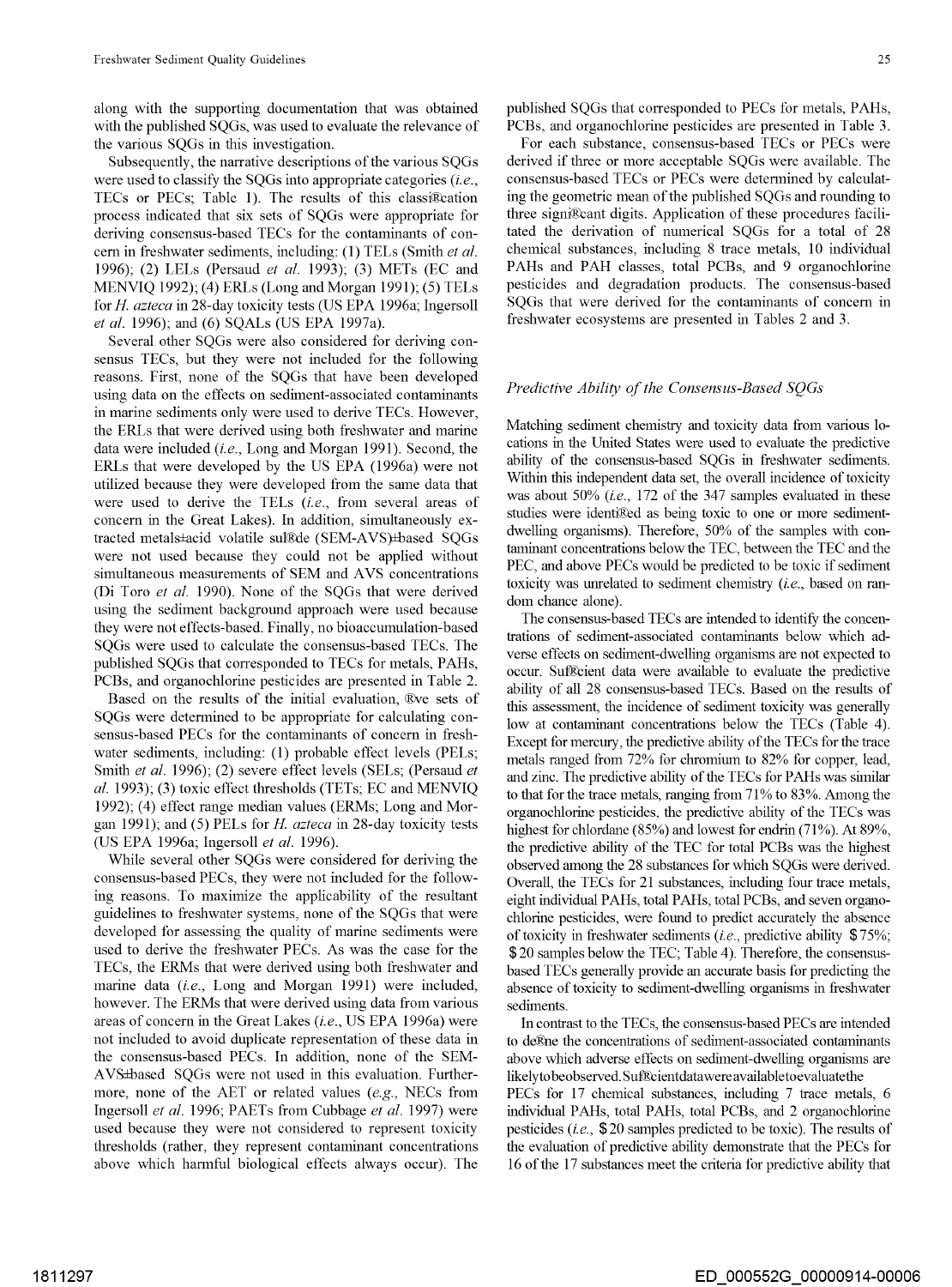**Table 4.** Predictive ability of the consensus-based TECs in freshwater sediments

|                                  | Number of Samples | Number of Samples<br>Predicted to Be Not<br>Toxic | Number of Samples<br>Observed to Be Not | Percentage of Samples<br>Correctly Predicted to |
|----------------------------------|-------------------|---------------------------------------------------|-----------------------------------------|-------------------------------------------------|
| Substance                        | Evaluated         |                                                   | Toxic                                   | Be Not Toxic                                    |
| Metals                           |                   |                                                   |                                         |                                                 |
| Arsenic                          | 150               | 58                                                | 43                                      | 74.1                                            |
| Cadmium                          | 347               | 102                                               | 82                                      | 80.4                                            |
| Chromium                         | 347               | 132                                               | 95                                      | 72.0                                            |
| Copper                           | 347               | 158                                               | 130                                     | 82.3                                            |
| Lead                             | 347               | 152                                               | 124                                     | 81.6                                            |
| Mercury                          | 79                | 35                                                | 12                                      | 34.3                                            |
| Nickel                           | 347               | 184                                               | 133                                     | 72.3                                            |
| Zinc                             | 347               | 163                                               | 133                                     | 81.6                                            |
| Polycyclic aromatic hydrocarbons |                   |                                                   |                                         |                                                 |
| Anthracene                       | 129               | 75                                                | 62                                      | 82.7                                            |
| Fluorene                         | 129               | 93                                                | 66                                      | 71.0                                            |
| Naphthalene                      | 139               | 85                                                | 64                                      | 75.3                                            |
| Phenanthrene                     | 139               | 79                                                | 65                                      | 82.3                                            |
| Benz(a)anthracene                | 139               | 76                                                | 63                                      | 82.9                                            |
| Benzo(a)pyrene                   | 139               | 81                                                | 66                                      | 81.5                                            |
| Chrysene                         | 139               | 80                                                | 64                                      | 80.0                                            |
| Dibenz(a,h)anthracene            | 98                | 77                                                | 56                                      | 72.7                                            |
| Fluoranthene                     | 139               | 96                                                | 72                                      | 75.0                                            |
| Pyrene                           | 139               | 78                                                | 62                                      | 79.5                                            |
| <b>Total PAHs</b>                | 167               | 81                                                | 66                                      | 81.5                                            |
| Polychlorinated biphenyls        |                   |                                                   |                                         |                                                 |
| <b>Total PCBs</b>                | 120               | 27                                                | 24                                      | 88.9                                            |
| Organochlorine pesticides        |                   |                                                   |                                         |                                                 |
| Chlordane                        | 193               | 101                                               | 86                                      | 85.1                                            |
| Dieldrin                         | 180               | 109                                               | 91                                      | 83.5                                            |
| Sum DDD                          | 168               | 101                                               | 81                                      | 80.2                                            |
| Sum DDE                          | 180               | 105                                               | 86                                      | 81.9                                            |
| Sum DDT                          | 96                | 100                                               | 77                                      | 77.0                                            |
| Total DDT                        | 110               | 92                                                | 76                                      | 82.6                                            |
| Endrin                           | 170               | 126                                               | 89                                      | 70.6                                            |
| Heptachlor epoxide               | 138               | 90                                                | 74                                      | 82.2                                            |
| Lindane                          | 180               | 121                                               | 87                                      | 71.9                                            |

were established in this study (Table 5). Among the seven individual trace metals, the predictive ability of the PECs ranged from 77% for arsenic to 94% for cadmium. The PECs for six individual PAHs and total PAHs were also demonstrated to be reliable, with predictive abilities ranging from 92% to 100%. The predictive ability of the PEC for total PCBs was 82%. While the PEC for Sum DDE was also found to be an accurate predictor of sediment toxicity *(i.e.,* predictive ability of 97%), the predictive ability of thePECforchlordanewassomewhatlower(*i.e.*, 73%). Therefore, the consensus-based PECs for arsenic, cadmium, chromium, copper, lead, nickel, zinc, naphthalene, phenanthrene, benz[a]anthracene, benzo(a)pyrene, chrysene, pyrene, total PAHs, total PCBs, and sum DDE provide an accurate basis for predicting toxicity in freshwater sediments from numerous locations in North America *(i.e., predictive ability of \$75%; Table 5). Insuf Reient data were* available (i.e., fewer than 20 samples predicted to be toxic) to evaluatethePECsformercury,anthracene, uorene, uoranthene, dieldrin, sum DDD, sum DDT, total DDT, endrin, heptachlor epoxide, and lindane (Table 5).

The two types of SOGs de. The three ranges of concentrations for each chemical substance. It is possible to assess the degree of concordance that exists between chemical concentrations and the incidence of sediment toxicity (Table 6; MacDonald *et al.* 1996) by determining the ratio of toxic samples to the total number of samples within each of these three ranges of concentrations for each substance. The results of this evaluation demonstrate that, for most chemical substances *(i.e.,* 20 of 28), there is a consistent and marked increase in the incidence of toxicity to sediment-dwelling organisms with increasing chemical concentrations. For certain substances, such as naphthalene, mercury, chlordane, dieldrin, and sum DDD, a lower PEC may have produced greater concordance between sediment chemistry and the incidence of effects. Insuf®cient data were available to evaluate the degree of concordance for several substances, such as endrin, heptachlor epoxide, and lindane. The positive correlation between contaminant concentrations and sediment toxicity that was observed increases the degree of conEtlence that can be placed in the SQGs for most of the substances.

While the SQGs for the individual chemical substances provide reliable tools for assessing sediment quality conditions, predictive ability should be enhanced when used together in assessments of sediment quality. In addition, it would be helpful to consider the magnitude of the exceedances of the SOGs in such assessments. Long *et al.* (1998) developed a procedure for evaluating the biological signi®cance of contaminant mixtures through the application of mean PEC quotients. A three-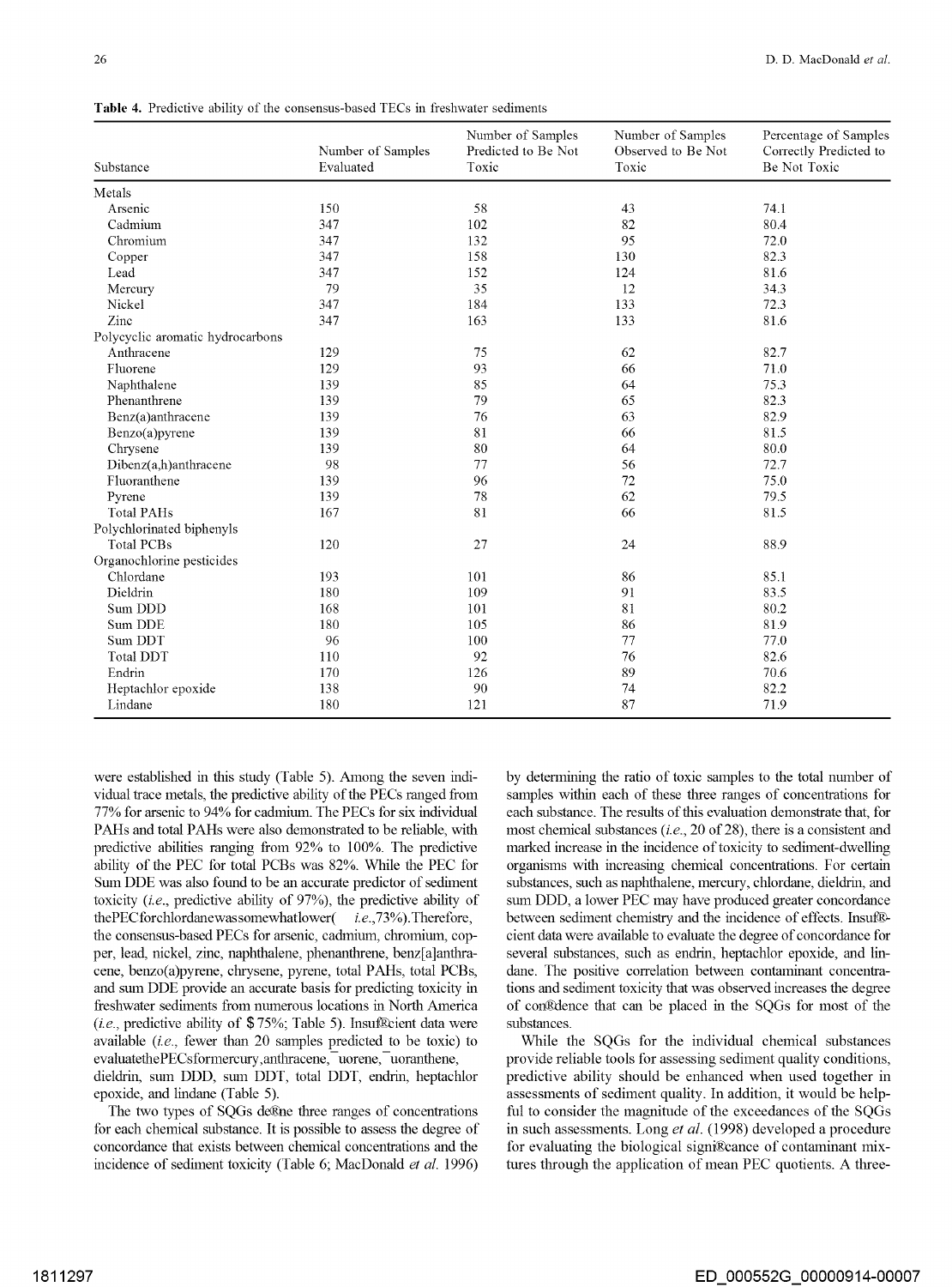|  |  |  | <b>Table 5.</b> Predictive ability of the consensus-based PECs in freshwater sediments |  |  |  |
|--|--|--|----------------------------------------------------------------------------------------|--|--|--|
|--|--|--|----------------------------------------------------------------------------------------|--|--|--|

| Substance                        | Number of Samples<br>Evaluated | Number of Samples<br>Predicted to Be<br>Toxic | Number of Samples<br>Observed to Be<br>Toxic | Percentage of Samples<br>Correctly Predicted to<br>Be Toxic |
|----------------------------------|--------------------------------|-----------------------------------------------|----------------------------------------------|-------------------------------------------------------------|
| Metals                           |                                |                                               |                                              |                                                             |
| Arsenic                          | 150                            | 26                                            | 20                                           | 76.9                                                        |
| Cadmium                          | 347                            | 126                                           | 118                                          | 93.7                                                        |
| Chromium                         | 347                            | 109                                           | 100                                          | 91.7                                                        |
| Copper                           | 347                            | 110                                           | 101                                          | 91.8                                                        |
| Lead                             | 347                            | 125                                           | 112                                          | 89.6                                                        |
| Mercury                          | 79                             | $\overline{4}$                                | 4                                            | 100                                                         |
| Nickel                           | 347                            | 96                                            | 87                                           | 90.6                                                        |
| Zinc                             | 347                            | 120                                           | 108                                          | 90.0                                                        |
| Polycyclic aromatic hydrocarbons |                                |                                               |                                              |                                                             |
| Anthracene                       | 129                            | 13                                            | 13                                           | 100                                                         |
| Fluorene                         | 129                            | 13                                            | 13                                           | 100                                                         |
| Naphthalene                      | 139                            | 26                                            | 24                                           | 92.3                                                        |
| Phenanthrene                     | 139                            | 25                                            | 25                                           | 100                                                         |
| Benz(a)anthracene                | 139                            | 20                                            | 20                                           | 100                                                         |
| Benzo(a)pyrene                   | 139                            | 24                                            | 24                                           | 100                                                         |
| Chrysene                         | 139                            | 24                                            | 23                                           | 95.8                                                        |
| Fluoranthene                     | 139                            | 15                                            | 15                                           | 100                                                         |
| Pyrene                           | 139                            | 28                                            | 27                                           | 96.4                                                        |
| <b>Total PAHs</b>                | 167                            | 20                                            | 20                                           | 100                                                         |
| Polychlorinated biphenyls        |                                |                                               |                                              |                                                             |
| <b>Total PCBs</b>                | 120                            | 51                                            | 42                                           | 82.3                                                        |
| Organochlorine pesticides        |                                |                                               |                                              |                                                             |
| Chlordane                        | 193                            | 37                                            | 27                                           | 73.0                                                        |
| Dieldrin                         | 180                            | 10                                            | 10                                           | 100                                                         |
| Sum DDD                          | 168                            | 6                                             | 5                                            | 83.3                                                        |
| Sum DDE                          | 180                            | 30                                            | 29                                           | 96.7                                                        |
| Sum DDT                          | 96                             | 12                                            | 11                                           | 91.7                                                        |
| <b>Total DDT</b>                 | 110                            | 10                                            | 10                                           | 100                                                         |
| Endrin                           | 170                            | $\theta$                                      | $\boldsymbol{0}$                             | <b>NA</b>                                                   |
| Heptachlor epoxide               | 138                            | 8                                             | 3                                            | 37.5                                                        |
| Lindane                          | 180                            | 17                                            | 14                                           | 82.4                                                        |

NA 5 Not applicable

step process is used in the present study to calculate mean PEC quotients. In the ®rst step, the concentration of each substance in each sediment sample is divided by its respective consensusbased PEC. PEC quotients are calculated only for those substances for which reliable PECs were available. Subsequently, the sum of the PEC quotients was calculated for each sediment sample by adding the PEC quotients that were determined for each substance; however, only the PECs that were demonstrated to be reliable were used in the calculation. The summed PEC quotients were then normalized to the number of PEC quotients that are calculated for each sediment sample *(i.e.,* to calculate the mean PEC quotient for each sample; Can®eld et *al.* 1998; Long *et al.* 1998; Kemble *et al.* 1999). This normalization step is conducted to provide comparable indices of contamination among samples for which different numbers of chemical substances were analyzed.

The predictive ability of the PEC quotients, as calculated using the consensus-based SQGs, was also evaluated using data that were assembled to support the predictive ability assessment for the individual PECs. In this evaluation, sediment samples were predicted to be not toxic if mean PEC quotients were , 0.1 or , 0.5. In contrast, sediment samples were predicted to be toxic when mean PEC quotients exceeded 0.5, 1.0, or 1.5. The results of this evaluation indicated that the consensus-based SQGs, when used, together provide an accurate basis for predicting the absence of sediment toxicity (Table 7; Figure 1). Sixty-one sediment samples had mean PEC quotients of , 0.1; six of these samples were toxic to sedimentdwelling organisms (predictive ability **5** 90%). Of the 174 samples with mean PEC quotients of , 0.5, only 30 were found to be toxic to sediment-dwelling organisms (predictive ability **5** 83%; Table 7).

The consensus-based SQGs also provided an accurate basis for predicting sediment toxicity in sediments that contained mixtures of contaminants. Of the 173 sediment samples with mean PEC quotients of . 0.5 (calculated using the PECs for seven trace metals, the PEC for total PAHs [rather than the PECs for individual PAHs], the PEC for PCBs, and the PEC for sum DDE), 147 (85%) were toxic to sediment-dwelling organisms (Table 7; Figure 1). Similarly, 92% of the sediment samples (132 of 143) with mean PEC quotients of . 1.0 were toxic to one or more species of aquatic organisms. Likewise, 94% of the sediment samples (118 of 125) with mean PEC quotients of greater than 1.5 were found to be toxic, based on the results of various freshwater toxicity tests. Therefore, it is apparent that a mean PEC quotient of 0.5 represents a useful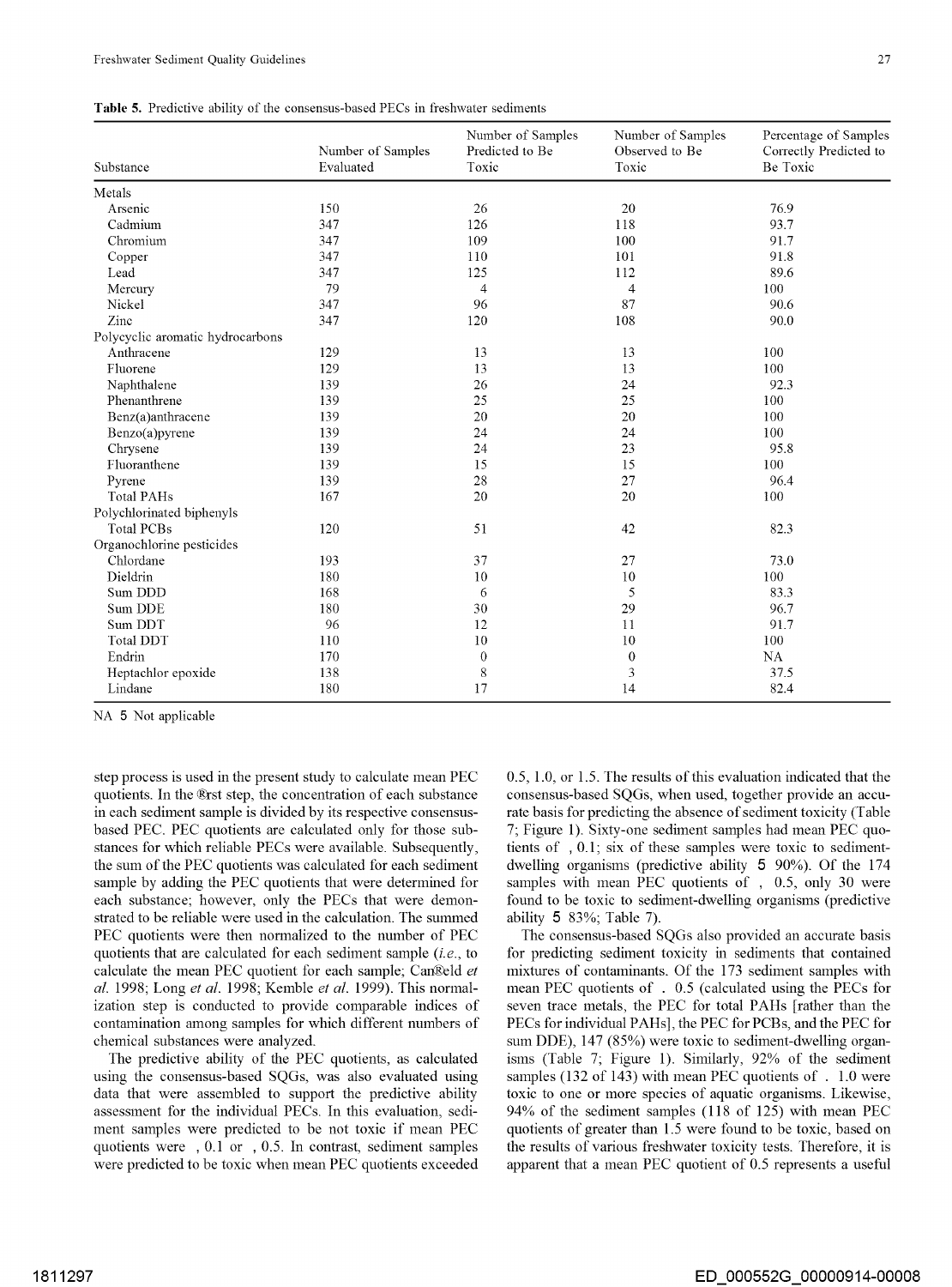Table 6. Incidence of toxicity within ranges of contaminant concentrations de®ned by the SQGs

|                                  | Number of            | Incidence of Toxicity (%, number of samples in parentheses) |                                |                    |  |  |  |
|----------------------------------|----------------------|-------------------------------------------------------------|--------------------------------|--------------------|--|--|--|
| Substance                        | Samples<br>Evaluated | #TEC                                                        | TEC-PEC                        | . PEC              |  |  |  |
| Metals                           |                      |                                                             |                                |                    |  |  |  |
| Arsenic                          | 150                  | 25.9% (15 of 58)                                            | 57.6% (38 of 66)               | 76.9% (20 of 26)   |  |  |  |
| Cadmium                          | 347                  | 19.6% (20 of 102)                                           | 44.6% (29 of 65)               | 93.7% (118 of 126) |  |  |  |
| Chromium                         | 347                  | 28% (37 of 132)                                             | 64.4% (38 of 59)               | 91.7% (100 of 109) |  |  |  |
| Copper                           | 347                  | 17.7% (28 of 158)                                           | 64.0% (48 of 75)               | 91.8% (101 of 110) |  |  |  |
| Lead                             | 347                  | 18.4% (28 of 152)                                           | 53.6% (37 of 69)               | 89.6% (112 of 125) |  |  |  |
| Mercury                          | 79                   | $65.7\%$ (23 of 35)                                         | 70.0% (28 of 40)               | $100\%$ (4 of 4)   |  |  |  |
| Nickel                           | 347                  | 27.7% (51 of 184)                                           | $62.7\%$ $(32 \text{ of } 51)$ | 90.6% (87 of 96)   |  |  |  |
| Zinc                             | 347                  | 18.4% (30 of 163)                                           | 60.9% (39 of 64)               | 90.0% (108 of 120) |  |  |  |
| Polycyclic aromatic hydrocarbons |                      |                                                             |                                |                    |  |  |  |
| Anthracene                       | 129                  | 17.3% (13 of 75)                                            | 92.9% (26 of 28)               | 100% (13 of 13)    |  |  |  |
| Fluorene                         | 129                  | 29% (27 of 93)                                              | 85.7% (12 of 14)               | 100% (13 of 13)    |  |  |  |
| Naphthalene                      | 139                  | 24.7% (21 of 85)                                            | 94.1% (16 of 17)               | 92.3% (24 of 26)   |  |  |  |
| Phenanthrene                     | 139                  | 17.7% (14 of 79)                                            | 88.2% (30 of 34)               | 100% (25 of 25)    |  |  |  |
| Benz(a)anthracene                | 139                  | 17.1% (13 of 76)                                            | 70\% (14 of 20)                | 100% (20 of 20)    |  |  |  |
| Benzo(a)pyrene                   | 139                  | 18.5% (15 of 81)                                            | 75.7% (28 of 37)               | 100% (24 of 24)    |  |  |  |
| Chrysene                         | 139                  | 20% (16 of 80)                                              | 68.1% (32 of 47)               | 95.8% (23 of 24)   |  |  |  |
| Fluoranthene                     | 139                  | 25% (24 of 96)                                              | 82.5% (33 of 40)               | 100% (15 of 15)    |  |  |  |
| Pyrene                           | 139                  | 20.5% (16 of 78)                                            | 63.0% (29 of 46)               | 96.4% (27 of 28)   |  |  |  |
| <b>Total PAHs</b>                | 167                  | 18.5% (15 of 81)                                            | 65.1% (43 of 66)               | $100\%$ (20 of 20) |  |  |  |
| Polychlorinated biphenyls        |                      |                                                             |                                |                    |  |  |  |
| <b>Total PCBs</b>                | 120                  | $11.1\%$ (3 of 27)                                          | $31.0\%$ (9 of 29)             | 82.3% (42 of 51)   |  |  |  |
| Organochlorine pesticides        |                      |                                                             |                                |                    |  |  |  |
| Chlordane                        | 193                  | 14.9% (15 of 101)                                           | 75.0% (15 of 20)               | 73.0% (27 of 37)   |  |  |  |
| Dieldrin                         | 180                  | 16.5% (18 of 109)                                           | 95.2% (20 of 21)               | 100% (10 of 10)    |  |  |  |
| Sum DDD                          | 168                  | 19.8% (20 of 101)                                           | 33.3% (1 of 3)                 | $83.3\%$ (5 of 6)  |  |  |  |
| Sum DDE                          | 180                  | 18.1% (19 of 105)                                           | $33.3\%$ (1 of 3)              | 96.7% (29 of 30)   |  |  |  |
| Sum DDT                          | 96                   | 23% (23 of 100)                                             | $0.0\%$ (0 of 1)               | 91.7% (11 of 12)   |  |  |  |
| <b>Total DDT</b>                 | 110                  | 17.4% (16 of 92)                                            | 100% (23 of 23)                | $100\%$ (10 of 10) |  |  |  |
| Endrin                           | 170                  | 29.4% (37 of 126)                                           | $40.0\%$ (4 of 10)             | $NA\%$ (0 of 0)    |  |  |  |
| Heptachlor epoxide               | 138                  | 17.8% (16 of 90)                                            | 85.0% (17 of 20)               | $37.5\%$ (3 of 8)  |  |  |  |
| Lindane                          | 180                  | 28.1% (34 of 121)                                           | 65.9% (29 of 44)               | 82.4% (14 of 17)   |  |  |  |

| Table 7. Predictive ability of mean PEC quotients in freshwater |  |
|-----------------------------------------------------------------|--|
| sediments                                                       |  |

| Mean PEC<br>Quotient | Mean PEC<br>Quotients Calculated<br>with Total PAHs<br>Predictive Ability<br>(%) | Mean PEC<br>Quotients Calculated<br>with Individual PAH<br>Predictive Abilities<br>(%) |
|----------------------|----------------------------------------------------------------------------------|----------------------------------------------------------------------------------------|
| .0.1                 | 90.2% (61)                                                                       | $90.2\%$ (61)                                                                          |
| .0.5                 | 82.8% (174)                                                                      | 82.9% (175)                                                                            |
| .0.5                 | 85% (173)                                                                        | 85.4% (172)                                                                            |
| .1.0                 | 93.3% (143)                                                                      | 93.4% (143)                                                                            |
| . 1.5                | 94.4% (125)                                                                      | 95% (121)                                                                              |



**Fig. 1.** Relationship between mean PEC quotient and incidence of toxicity in freshwater sediments

threshold that can be used to accurately classify sediment samples as both toxic and not toxic. The results of this evaluation were not substantially different when the PECs for the individuals PAHs *(i.e.,* instead of the PEC for total PAHs) were used to calculate the mean PEC quotients (Table 7). Kemble *et al.* (1999) reported similar results when the mean PEC quotients were evaluated using the results of only 28-day toxicity tests with *H. azteca* (n **5** 149, 32% of the samples were toxic).

To examine further the relationship between the degree of chemical contamination and probability of observing toxicity

in freshwater sediments, the incidence of toxicity within various ranges of mean PEC quotients was calculated *(e.g.,* , 0.1, 0.1±0.2, 0.2±0.3). Next, these data were plotted against the midpoint of each range of mean PEC quotients (Figure 1). Subsequent curve-®tting indicated that the mean PEC-quotient is highly correlated with incidence of toxicity  $(r^2 5 0.98)$ , with the relationship being an exponential function. The resultant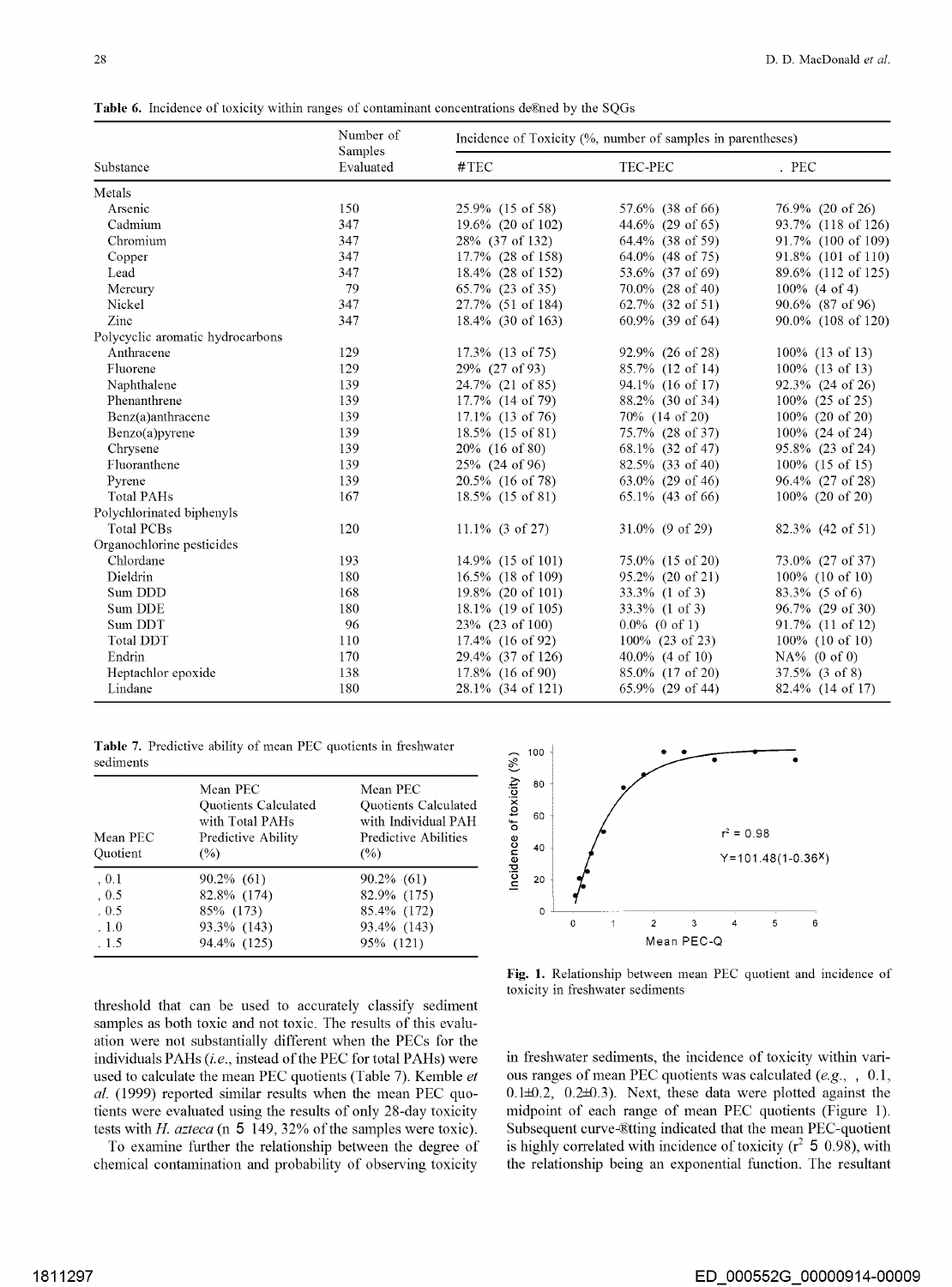equation can be used to estimate the probability of observing sediment toxicity at any mean PEC quotient.

Although it is important to be able to predict accurately the presence and absence of toxicity in ®eld-collected sediments, it is also helpful to be able to identify the factors that are causing or substantially contributing to sediment toxicity. Such information enables environmental managers to focus limited resources on the highest-priority sediment quality issues and concerns. In this context, it has been suggested that the results of spiked sediment toxicity tests provide a basis for identifying the concentrations of sediment-associated contaminants that cause sediment toxicity (Swartz *et al.* 1988; Ingersoll *et al.*  1997). Unfortunately, there is limited relevant data available that assesses effects of spiked sediment in freshwater systems. For example, the available data from spiked sediment toxicity tests is limited to just a few of the chemical substances for which reliable PECs are available, primarily copper and  $\bar{u}$ oranthene. Additionally, differences in spiking procedures, equilibration time, and lighting conditions during exposures confound the interpretation of the results of sediment spiking studies, especially for PAHs (ASTM 1999). Moreover, many sediment spiking studies were conducted to evaluate bioaccumulation using relatively insensitive test organisms *(e.g., Diporeia* and *Lumbriculus)* or in sediments containing mixtures of chemical substances (Landrum *et al.* 1989, 1991).

In spite of the limitations associated with the available doseresponse data, the consensus-based PECs for copper and  $\bar{u}$ oranthene were compared to the results of spiked sediment toxicity tests. Suede! (1995) conducted a series of sediment spiking studies with copper and reported 48-h to 14-day  $LC_{50}$ for four freshwater species, including the water<sup>eas Ceri-</sup> *odaphnia dubia* (32±129 mg/kg DW) and *Daphnia magna*  (37±170 mg/kg DW), the amphipodH *azteca* (247±424 mg/kg DW), and the midge C. *tentans* (1,026±4,522 mg/kg DW). An earlier study reported 10-day LC<sub>50</sub>s of copper for *H. azteca* (1,078 mg/kg) and C. *tentans* (857 mg/kg), with somewhat higher effect concentrations observed in different sediment types (Cairns *et al.* 1984). The PEC for copper (149 mg/kg DW) is higher than or comparable to *(i.e.,* within a factor of three; MacDonald *et al.* 1996; Smith *et al.* 1996) the median lethal concentrations for several of these species. For uoranthene, Suedel and Rodgers (1993) reported 10-day  $EC_{50}$ s of 4.2±15.0 mg/kg, 2.3±7.4 mg/kg, and 3.0±8.7 mg/kg for *D. magna, H azteca,* and C. *tentans,* respectively. The lower of the values reported for each species are comparable to the PEC for <sup>-</sup>uoranthene that was derived in this study *(i.e., 2.23 mg/* kg). Much higher toxicity thresholds have been reported in other studies *(e.g.,* Kane Driscoll *et al.* 1997; Kane Driscoll and Landrum 1997), but it is likely that these results were  $in$ <sup>-</sup>uenced by the lighting conditions under which the tests were conducted. Although this evaluation was made with limited data, the results suggest that the consensus-based SQGs are comparable to the acute toxicity thresholds that have been obtained from spiking studies.

A second approach Dto identify concentrations of sedimentassociated contaminants that cause or contribute to toxicityD was to compare our consensus-based PECs to equilibrium partitioning values (Swartz 1999; MacDonald *et al.* 1999). The equilibrium partitioning (EqP) approach provides a theoretical basis for deriving sediment quality guidelines for the protection of freshwater organisms (Di Toro *et al.* 1991; Zarba 1992).

Using this approach, the US EPA (1997a) developed SQGs that are intended to represent chronic toxicity thresholds for various sediment-associated contaminants, primarily nonionic organic substances. The concentrations of these contaminants are considered to be sufficient to cause or substantially contribute to sediment toxicity when they exceed the EqP-based SQGs (Berry *et al.* 1996). To evaluate the extent to which the consensusbased SQGs are causally based, the PECs were compared to the chronic toxicity thresholds that have been developed previously using the EqP approach (see Table 2). The results of this evaluation indicate that the consensus-based PECs are generally comparable to the EqP-based SQGs *(i.e.,* within a factor of three; MacDonald *et al.* 1996; Smith *et al.* 1996). Therefore, the consensus-based PECs also de®ne concentrations of sediment-associated contaminants that are sufficient to cause or substantially contribute to sediment toxicity.

### **Summary**

Consensus-based SQGs were derived for 28 common chemicals of concern in freshwater sediments. For each chemical substance, two consensus-based SQGs were derived from the published SQGs. These SQGs re ect the toxicity of sedimentassociated contaminants when they occur in mixtures with other contaminants. Therefore, these consensus-based SQGs are likely to be directly relevant for assessing freshwater sediments that are in uenced by multiple sources of contaminants. The results of the evaluations of predictive ability demonstrate that the TECs and PECs for most of these chemicals, as well as the PEC quotients, provide a reliable basis for classifying sediments as not toxic and toxic. In addition, positive correlations between sediment chemistry and sediment toxicity indicate that many of these sediment-associated contaminants are associated with the effects that were observed in Reld-collected sediments. Furthermore, the level of agreement between the available dose-response data, the EqP-based SQGs, and the consensus-based SQGs indicates that sediment-associated contaminants are likely to cause or substantially contribute to, as opposed to simply be associated with, sediment toxicity at concentrations above the PECs.

Overall, the results of the various evaluations demonstrate that the consensus-based SQGs provide a unifying synthesis of the existing SQGs, re ect causal rather than correlative effects, and account for the effects of contaminant mixtures (Swartz 1999). As such, the SQGs can be used to identify hot spots with respect to sediment contamination, determine the potential for and spatial extent of injury to sediment-dwelling organisms, evaluate the need for sediment remediation, and support the development of monitoring programs to further assess the extent of contamination and the effects of contaminated sediments on sediment-dwelling organisms. These applications are strengthened when the SQGs are used in combination with other sediment quality assessment tools *(i.e.,* sediment toxicity tests, bioaccumulation assessments, benthic invertebrate community assessments; Ingersoll *et al.* 1997). In these applications, the TECs should be used to identify sediments that are unlikely to be adversely affected by sediment-associated contaminants. In contrast, the PECs should be used to identify sediments that are likely to be toxic to sediment-dwelling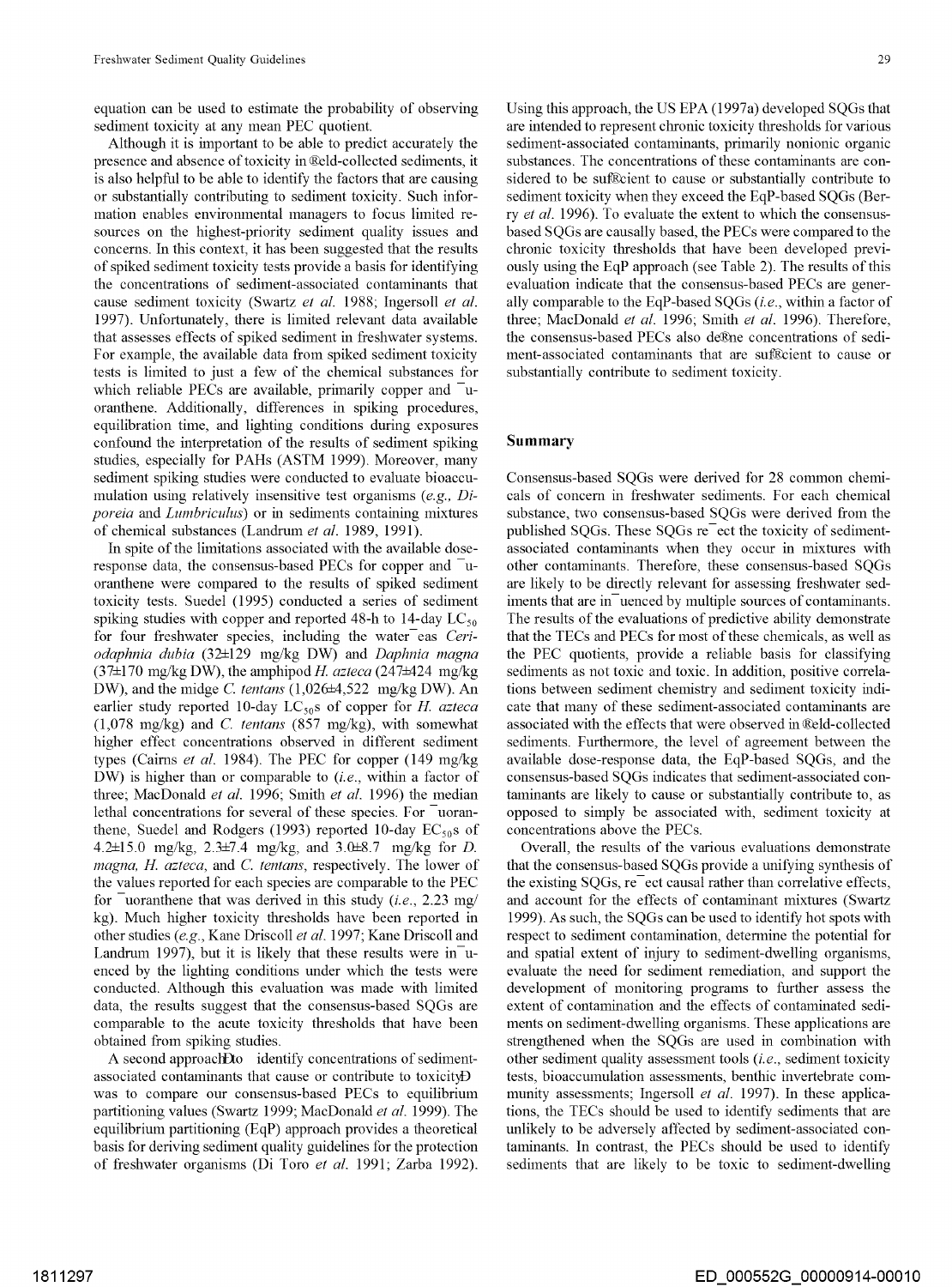organisms. The PEC quotients should be used to assess sediment that contain complex mixtures of chemical contaminants.

The consensus-based SQGs described in this paper do not consider the potential for bioaccumulation in aquatic organisms nor the associated hazards to the species that consume aquatic organisms *(i.e.,* wildlife and humans). Therefore, it is important to use the consensus-based SQGs in conjunction with other tools, such as bioaccumulation-based SQGs, bioaccumulation tests, and tissue residue guidelines, to evaluate more fully the potential effects of sediment-associated contaminants in the environment. Future investigations should focus of evaluating the predictive ability of these sediment assessment tools on a species- and endpoint-speci®c basis for various geographic areas.

*Acknowledgments.* The authors would like to acknowledge a number of individuals who have contributed to the production of this manuscript, including Ed Long, Jay Field (National Oceanic and Atmospheric Administration), Nile Kemble, Ning Wang (U.S. Geological Survey), Corinne Severn (EVS Environment Consultants), Jim Dwyer (U.S. Fish and Wildlife Service), and Rebekka Lindskoog and Mary Lou Haines (MacDonald Environmental Sciences Ltd.). The authors would also like to acknowledge Dan Sparks (U.S. Fish and Wildlife Service), Michael Macfarlane (B.C. Ministry of the Environment), and two anonymous reviewers for conducting thorough peer reviews of this manuscript. The preparation of this paper was supported in pati by funding provided by the U.S. Depatiment of Justice (USDOJ) and the National Research Council of Canada (NRCC). The views expressed herein are those of the authors and do not necessarily re<sup>-</sup>ect the views of USDOJ or USGS.

## **References**

- Adams WJ, Kimerle RA, Barnett JW Jr (1992) Sediment quality and aquatic life assessment. Environ Sci Technol 26:1863±1876
- ASTM (American Society for Testing and Materials) (1999) Standard guide for determination of bioaccumulation of sediment-associated contaminants in benthic invertebrates. El688-97a, ASTM 1999 Annual Book of Standards, vol. 11.05, Conghohocken, PA
- Barrick R, Becker S, Pastorok R, Brown L, Beller H (1988) Sediment quality values re®lement: 1988 update and evaluation of Puget Sound AET. Prepared by PTI Environmental Services for Environmental Protection Agency, Bellevue, WA
- Berry WJ, Hansen DJ, Mahoney JD, Robson DL, Di Toro DM, Shipley DP, Rogers B, Corbin JM, Boothman WS (1996) Predicting the toxicity of metal-spiked laboratory sediments using acidvolatile sul@de and interstitial water normalizations. Environ Toxicol Chem 15:2067±2079
- Bolton SH, Breteler RJ, Vigon BW, Scanlon JA, Clark SL (1985) National perspective on sediment quality. Prepared for the US Environmental Protection Agency, Washington, DC, 194 pp
- Burton A (1994) Sediment sampling and analysis plarDWest Branch Grand Calumet River: 1993 sediment toxicity test data summaries. Prepared for Environmental Science Division, US Environmental Protection Agency, Region V, Chicago, IL
- Cairns MA, Nebeker AV, Gakstater JH, Grif&s WL (1984) Toxicity of copper-spiked sediments to freshwater invertebrates. Environ Toxicol Chem 3:435±445
- Call DJ, Balcer MD, Brooke LT, Lozano SJ, Vaishnav DD (1991) Sediment quality evaluation in the Lower Fox River and Southern Green Bay of Lake Michigan. Center for Lake Superior Environ-

mental Studies, University of Wisconsin-Superior, Superior, WI, 270 pp

- Can!Eeld TJ, Brunson EL, Dwyer FJ, Ingersoll CG, Kemble NE (1998) Assessing sediments from the upper Mississippi River navigational pools using benthic invertebrates and the sediment quality triad. Arch Environ Contam Toxicol 35:202±212
- CCME (Canadian Council of Ministers of the Environment) (1995) Protocol for the derivation of Canadian sediment quality guidelines for the protection of aquatic life. Prepared by the Technical Secretariat of the CCME Task Group on Water Quality Guidelines, Ottawa
- Cubbage J, Batts D, Briedenbach S (1997) Creation and analysis of freshwater sediment quality values in Washington State. Environmental Investigations and Laboratory Services Program, Washington Department of Ecology, Olympia, WA
- Dickson KL, Waller WT, Kennedy JH, Arnold WR, Desmond WP, Dyer SD, Hall JF, Knight JT, Malas D, Martinez ML, Matzner SL (1989) A water quality and ecological survey on the Trinity River, vol. 1 and 2. Institute of Applied Sciences, University of North Texas, University of Texas, Dallas, TX
- Di Toro DM, Mahony JD, Hansen DJ, Scott KJ, Hicks MB, Mayr SM, Redmond MS (1990) Toxicity of cadmium in sediments: the role of acid volatile sull&de. Environ Toxicol Chem 9:1487±1502
- Di Toro DM, Zarba CS, Hansen DJ, Beny WJ, Swartz RC, Cowan CE, Pavlou SP, Allen HE, Thomas NA, Paquin PR (1991) Technical basis for establishing sediment quality criteria for non-ionic organic chemicals using equilibrium patiitioning. Environ Toxicol Chem 10:1541±1583
- Dorkin J (1994) Sediment sampling and analysis planDWest Branch Grand Calumet River: 1993 sediment chemistry data summaries. Environmental Science Division, US Environmental Protection Agency, Region V, Chicago, IL
- EC, MENVIQ (Enviromnent Canada and Ministere de l'Envionnement du Quebec) (1992) Interim criteria for quality assessment of St. Lawrence River sediment. Enviromnent Canada, Ottawa
- Giesy JP, Hoke RA, Zabik MJ (1993) Sediment toxicity assessment in the Grand Calumet River system. Department of Fisheries and Wildlife, Michigan State University, East Lansing, MI
- Hoke RA, Giesy JP, Zabik M, Unger M (1993) Toxicity of sediments and sediment pore waters from the Grand Calumet RiverDindiana Harbor, Indiana, area of concern. Ecotoxicol Environ Safety 26: 86±112
- Ingersoll CG, MacDonald DD (1999) An assessment of sediment injury in the West Branch of the Grand Calumet River, vol. 1. US Geological Survey, Columbia, MO, MacDonald Environmental Sciences Ltd., Ladysmith, British Columbia, 161 pp
- Ingersoll CG, Haverland PS, Brunson EL, Can®eld TJ, Dwyer FJ, Henke CE, Kemble NE, Mount DR, Fox RG (1996) Calculation and evaluation of sediment effect concentrations for the amphipod *Hyalella azteca* and the midge *Chironomus riparius.* J Great Lakes Res 22:602±623
- Ingersoll CG, Dillon T, Biddinger RG (1997) Methodological uncertainty in sediment ecological risk assessment. In: Ecological risk assessments of contaminated sediment. SETAC Press, Pensacola, FL 389 pp
- Johnson A, Norton D (1988) Screening survey for chemical contaminants and toxicity in sediments at ®ve lower Columbia River ports. Environmental Investigations and Laboratory Services Program, Washington State Department of Ecology, Olympia, WA
- Kane Driscoll S, Landrum PF (1997) Comparison of equilibrium patiitioning and critical body residue approaches for predicting toxicity of sediment-associated uoranthene to freshwater amphipods. Environ Toxicol Chem 16:2179±2186
- Kane Driscoll S, Harkey GA, Landrum PF (1997) Accumulation and toxicokinetics of <sup>-</sup>uoranthene in sediment bioassays with freshwater amphipods. Environ Toxicol Chem 16(4):742±753
- Kemble NE, Dwyer FJ, Hardesty DK, Ingersoll CG, Johnson BT,